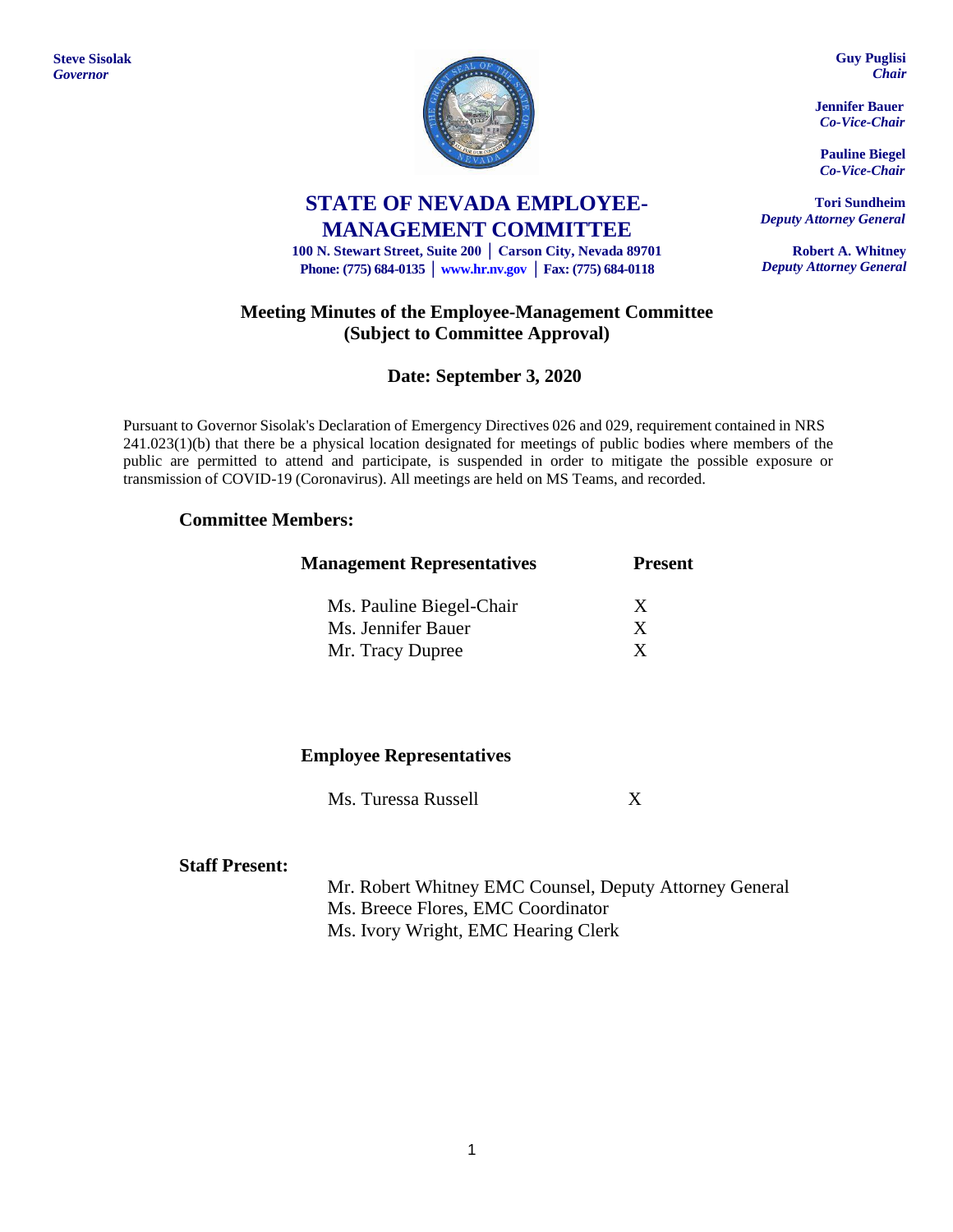#### **1. Call to Order**

Chair Biegel called the meeting to order on Thursday, September 3, 2020 at 11:00 a.m.

#### **2. Public Comment**

There were no comments from the audience or Committee Members.

#### **3. Committee introductions and meeting overview and/or update - For discussion only.**

Chair Pauline Biegel, Nevada Department of Transportation, opened the meeting by introducing herself.

Jennifer Bauer, Medical Administrator for the Department of Corrections, introduced herself.

Tracy DuPree, Department of Employment, Training, and Rehabilitation, introduced herself.

Turessa Russel, University of Nevada, Las Vegas, introduced herself.

Breece Flores, EMC Coordinator for the Carson City Office, introduced herself.

Ivory Wright-Tolentino, EMC Admin Clerk, introduced herself.

Robert Whitney, Deputy Attorney General, introduced himself.

#### **4. Adoption of the Agenda – Action Item**

Chair Biegel entertained a motion to adopt the agenda.

Jennifer Bauer made a motion to adopt the agenda.

Tracy DuPree seconded the motion. The motion passed unanimously.

| <b>MOTION:</b> | To adopt the agenda.                           |
|----------------|------------------------------------------------|
| BY:            | Member Bauer                                   |
| <b>SECOND:</b> | Member DuPree                                  |
| <b>VOTE:</b>   | The vote was unanimous in favor of the motion. |

**5. Discussion and possible action related to Grievance #7083 Griffith Clark, Department of Health and Human Services, an appeal of a withdrawal of the grievance by Division of Human Resource Management (DHRM) pursuant to NAC 284.693 – Action Item**

This matter came on for hearing before the Employee-Management Committee on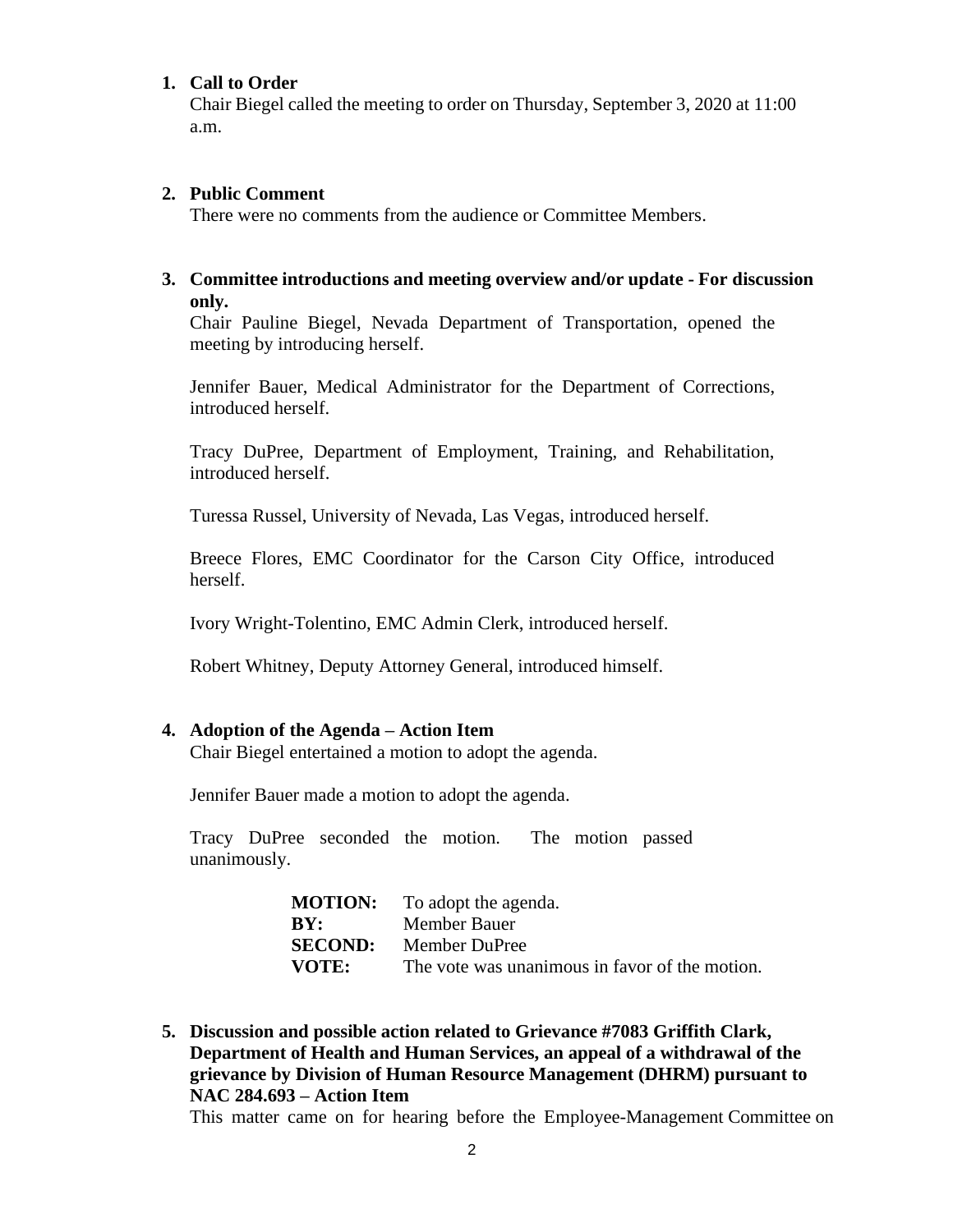September 3, 2020.

Chair Biegel informed the Committee that possible action may include reviewing the appeal and either affirming DHRM's decision to remove the grievance from the grievance process or reversing the decision and reinstating the agreements at the level at which it was withdrawn.

Jennifer Bauer indicated that there could possibly be several concerns raised by the grievance in this process, one being the date on which the ESMT was signed to change the status to permanent. Member Bauer further indicated that there does not appear to be an executed ESMT document signed by the appointing authority and the agency, thus giving the appearance that the agreement was not permanent in the promotion, therefore not giving Mr. Clark rights to grieve a reversion from a trial period or probationary period.

Chair Biegel concurred, reiterating that the resolution had nothing to do with that position at that point, thus indicating that this is not within the purview of the Committee.

Jennifer Bauer supported Chair Biegel's supposition that the proposed resolution is not something the EMC could hear or upon which it could act. Member Bauer opined that the grievant possibly does not understand the role of the EMC with the proposed resolutions that were requested given that these requests were specific to the termination of other employees and monies for a flexible savings account, travel and lodging, and full retirement status.

Tracy DuPree concurred that granting the grievant's request is outside of the purview of the EMC.

Turessa Russell indicated the importance of wording the denial accordingly so as not to have the grievance come forward with something other than the proposed resolution.

Chair Biegel directed members to the top of Page 2 of the agenda, which delineates the options of the EMC: to affirm DHRM's decision or to reverse it rather than to deny the grievance.

Member DuPree made a motion to affirm DHRM's decision to remove grievance No. 7083 from the grievance process.

Member Bauer seconded the motion. The motion carried unanimously.

| <b>MOTION:</b> | Moved to affirm DHRM's decision to remove grievance |
|----------------|-----------------------------------------------------|
|                | No. 7083 from the grievance process                 |
| BY:            | Member DuPree                                       |
| <b>SECOND:</b> | Member Bauer                                        |
| VOTE:          | The vote was unanimous in favor of the motion.      |

**6. Discussion and possible action related to Grievance #7102 Patricia-Mae Ezidiegwu, Department of Health and Human Services – Action Item**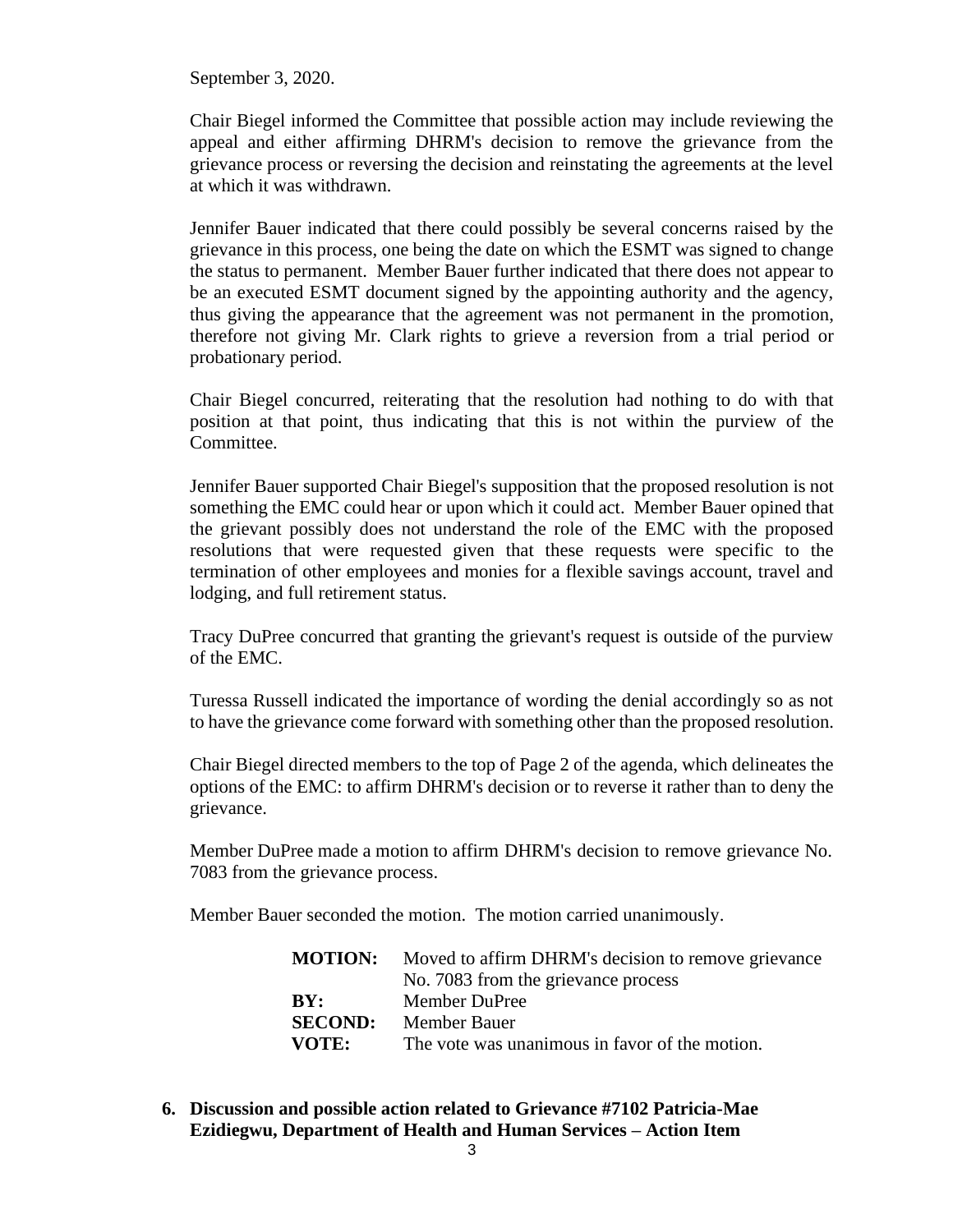This matter came on for hearing before the Employee-Management Committee on September 3, 2020.

Chair Biegel informed the Committee that possible action may include reviewing the request for consideration to determine if the grievance can be answered without a hearing, if the matter is based upon an EMC's previous decision, or does not fall within the EMC's jurisdiction.

Chair Biegel indicated that this grievant has two grievances, agenda items 6 and 7.

Jennifer Bauer informed the Committee that she does not see anything in this grievance where the grievant has alleged anything that would be under the jurisdiction of the EMC and rather it appears that another venue would be more appropriate for the allegation and the complaint.

Robert Whitney indicated that NAC 284.696, unlawful discrimination, is the NAC to which the Committee should refer when determining whether or not the grievance falls under the jurisdiction of the EMC. DAG Whitney further indicated that if the Committee does not feel that the grievance falls within the jurisdiction because there's a hearing provided through the federal process, then the definition of grievance itself can be used as outlined in NAC 284.658.

Turessa Russell concurred that this grievance could not move forward.

Chair Biegel made a motion to deny Grievance No. 7102 based on the fact that it does not meet the definition of a grievance per NAC 284.658.

Member Bauer offered some revisions to the motion.

Chair Biegel revised the motion to answer grievance 7102 without a hearing based on the EMC's lack of jurisdiction per to NAC 284.658 and pursuant to NAC 284.696, a remedy may be available through other venues.

Member Bauer seconded the motion. The motion carried unanimously.

| <b>MOTION:</b> | Moved to answer grievance No. 7102 without a hearing |
|----------------|------------------------------------------------------|
| BY:            | <b>Chair Biegel</b>                                  |
| <b>SECOND:</b> | Member Bauer                                         |
| VOTE:          | The vote was unanimous in favor of the motion.       |

#### **7. Discussion and possible action related to Grievance #7103 Patricia-Mae Ezidiegwu Department of Health and Human Services – Action Item**

This matter came on for hearing before the Employee-Management Committee on September 3, 2020.

Chair Biegel indicated that possible action may include reviewing the request for consideration to determine if the grievance can be answered without a hearing if the matter is based upon EMC's previous decision or does not fall within the EMC's jurisdiction.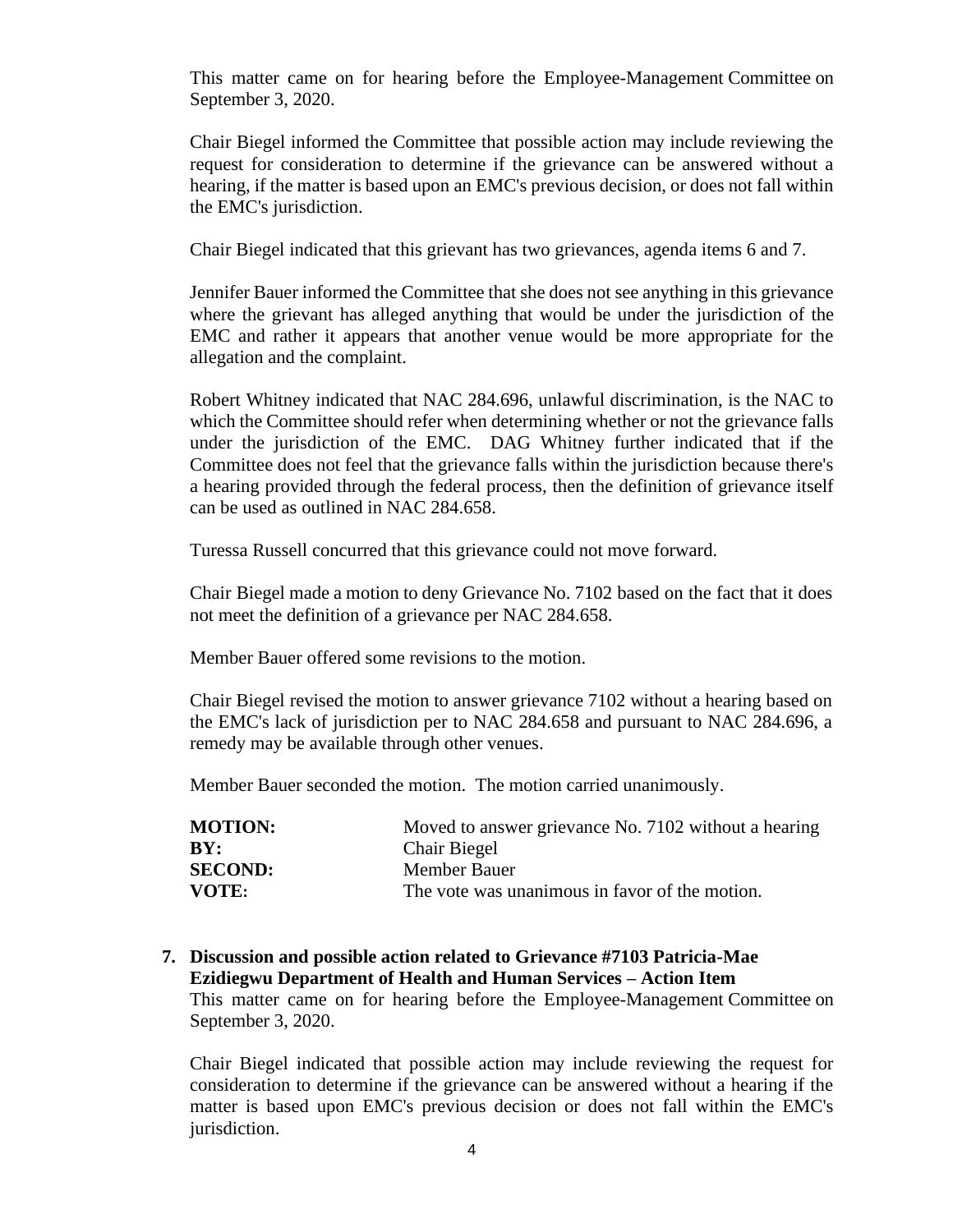Jennifer Bauer indicated that there is nothing substantially different in this grievance than in grievance 7102. Member Bauer further indicated the existence of allegations of racial discrimination, sex discrimination, hostile workplace harassment, intimidation, offensive conduct, provocation, and retaliation, all of which are more appropriate in another venue than the EMC.

Member Bauer made a motion to answer grievance 7103 without a hearing based on the EMC's lack of jurisdiction per to NAC 284.658 and pursuant to NAC 284.696, a remedy may be available through other venues.

Member Russell seconded the motion. The motion carried unanimously.

| <b>MOTION:</b> | Moved to answer grievance No. 7103 without a hearing |
|----------------|------------------------------------------------------|
| BY:            | Member Bauer                                         |
| <b>SECOND:</b> | Member Russell                                       |
| VOTE:          | The vote was unanimous in favor of the motion.       |

### **8. Discussion and possible action related to Grievance #7175 Kristina Craig, Department of Health and Human Services – Action Item**

This matter came on for hearing before the Employee-Management Committee on September 3, 2020.

Chair Biegel indicated that possible action may include reviewing the request for consideration to determine if the grievance can be answered without a hearing if the matter is based upon an EMC's previous decision or does not fall within the EMC's jurisdiction.

Turessa Russell questioned if the core issues on this issue are affected because the work performance standards are not on the updated form.

Chair Biegel indicated that the core issues are not affected by this issue.

Jennifer Bauer concurred with Chair Biegel.

Chair Biegel explained her understanding that the grievant is stating in this grievance that she was being asked to perform duties not included in her job description.

Turessa Russell indicated her uncertainty if the Committee should go into percentages, which were not included on the newer form.

Chair Biegel indicated her belief that the Committee did not need to go into percentages.

Jennifer Bauer asked for confirmation that all existing work performance standards were due to be placed on the new form by 06/30/2020.

Chair Biegel confirmed that for those starting new positions after June of 2020, the new form should have been used. Chair Biegel further indicated that this grievant did start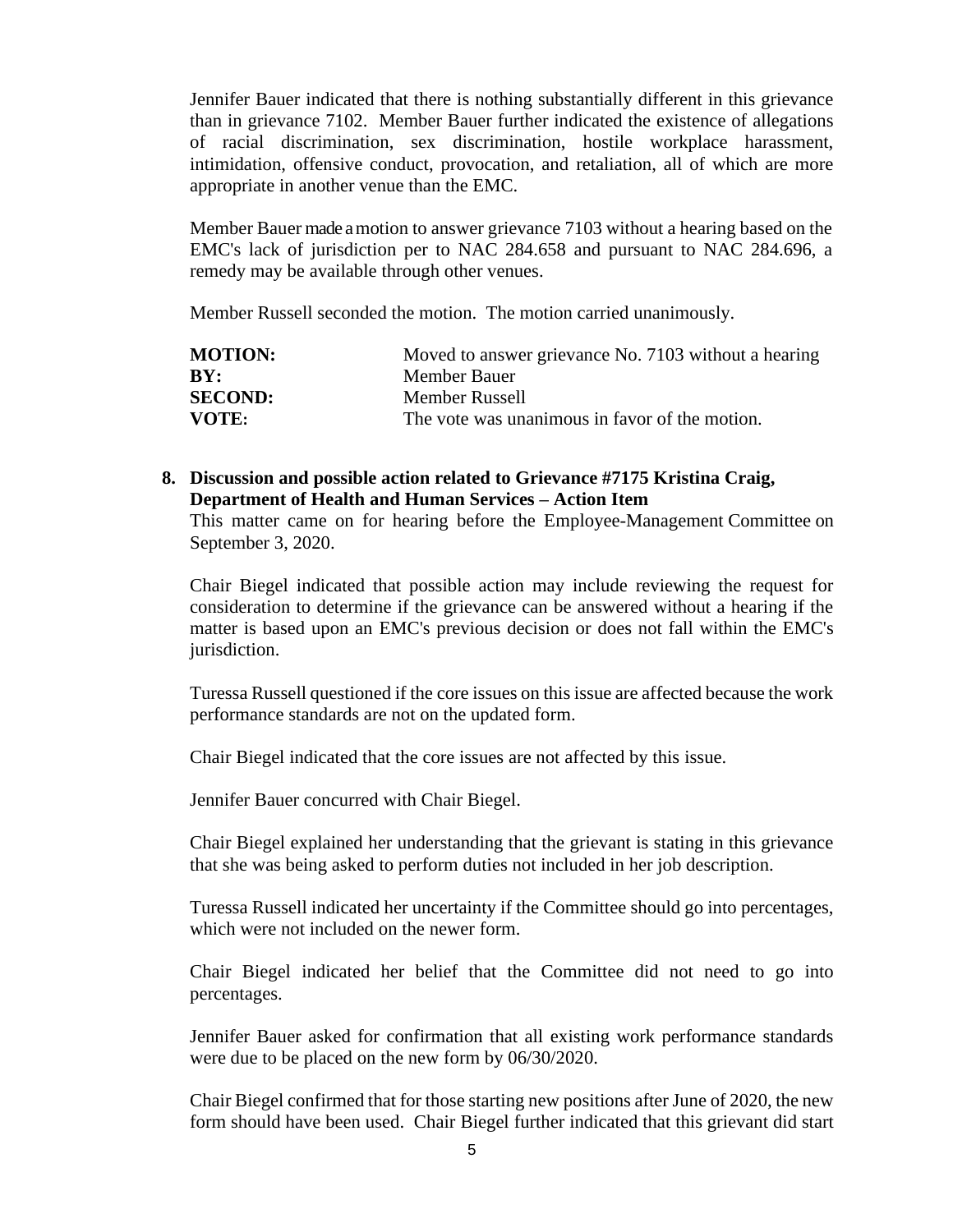after that date and therefore should be on the new form. However, Chair Biegel indicated that the grievance is in relation to an evaluation but no evaluation was included in the packet and the person has been let go.

Jennifer Bauer confirmed that the Step 3 response from the agency indicates that the grievant failed to attain permanent status as psychiatric nurse IV.

Chair Biegel indicated that on page 5, the grievant alleges that the job posting did not match the job duties, an evaluation had both false and inaccurate information, work performance standards that were changed six months into a job, and lack of training. Chair Biegel further indicated her inclination to not send this grievance to hearing because it would fall under the purview of the agency to run its business as it sees fit.

Tracy DuPree indicated that the grievant was on probation did get demoted back to her old position and pointed out that the EMC regulations state that the EMC has no jurisdiction over someone on probation for a new job.

Jennifer Bauer asked for confirmation that although the EMC did not have a fully executed copy of the work performance entered, the Committee does have a copy signed by the grievant on January 7, 2020 as well as the March 6, 2020 response to the grievant's request for review of report on performance.

Chair Biegel confirmed that this was correct.

Jennifer Bauer indicated that regardless of the form that the work performance standards were on, the employee did receive work performance standards and that there was a response to request for review. Member Bauer also indicated that this is not necessarily relevant in that although the work performance standards review is good business practice, the state regulations do not hold an agency accountable.

Chair Biegel concurred that the agency should be doing those things that the grievant claims were not being done and indicated that although the grievant did not have the correct work performance standards, this was outside the purview for the Committee.

Turessa Russell indicated her concern about the possibility of employees on probationary status losing rights in terms of evaluations but concurred that this was outside of the purview of the Committee.

Jennifer Bauer indicated that the grievant noted in her complaint that trial reversion is not the issue. However, Member Bauer continued, her complaints are something that cannot be acted upon during an employee's trial period. As such, Member Bauer indicated that she sympathizes with the grievant, but because the employee was on trial period, the grievant does not have the ability to file a grievance or use the grievance procedure per NAC 284.458.

Chair Biegel suggested adding NAC 284.658 into the motion given that it defines grievance.

Member Bauer made a motion to answer Grievance No. 7175 without a hearing based on the fact that complaints made by the grievant occurred during a trial period.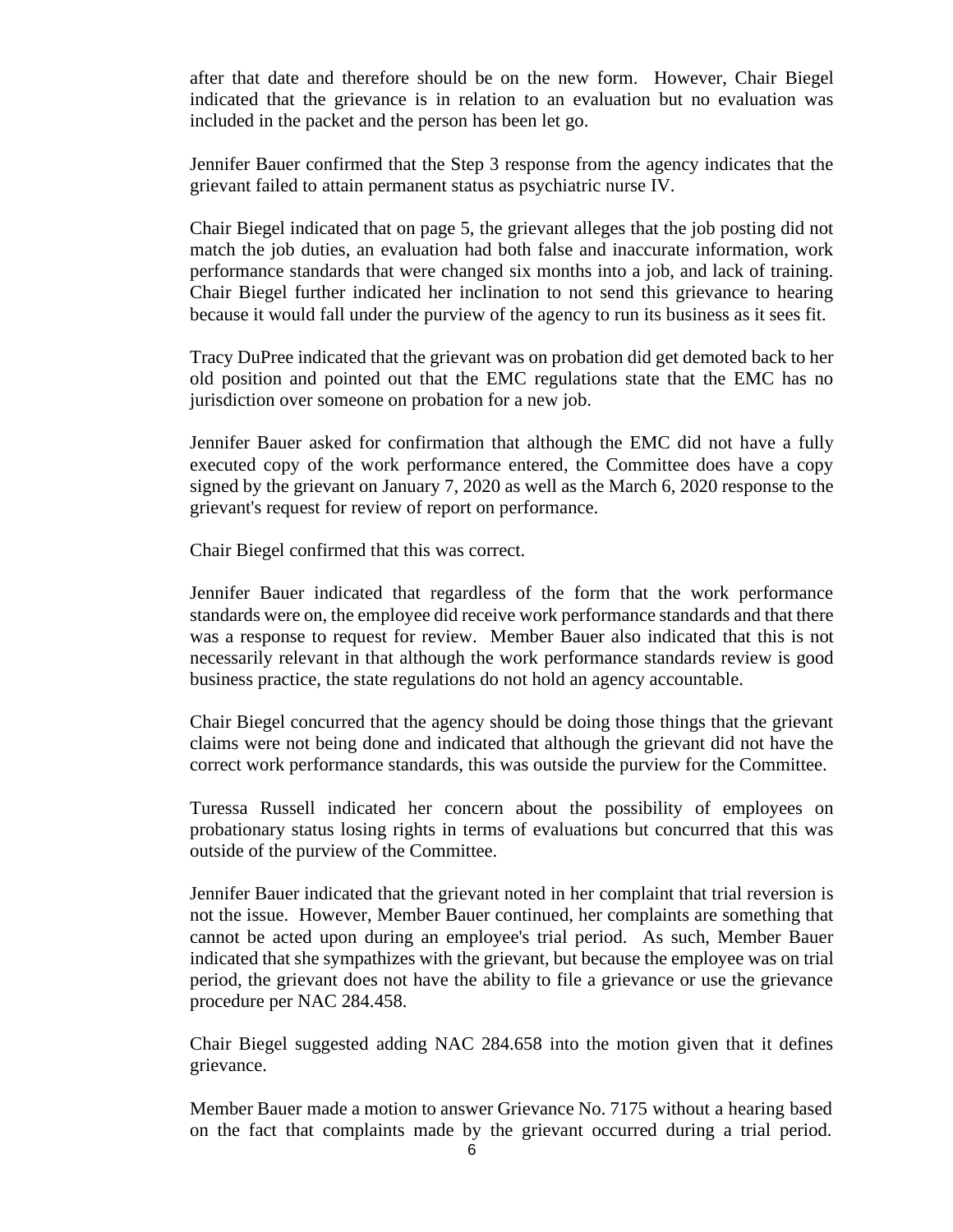Pursuant to NAC 284.658, a permanent employee who is serving a trial period does not have the right to file a grievance using the grievance procedure set forth in NAC 284.658 and NAC 285.697.

Member DuPree seconded the motion. The motion carried unanimously.

| <b>MOTION:</b> | Moved to answer grievance No. 7175 without a hearing |
|----------------|------------------------------------------------------|
| BY:            | Member Bauer                                         |
| <b>SECOND:</b> | Member DuPree                                        |
| VOTE:          | The vote was unanimous in favor of the motion.       |

# **9. Discussion and possible action related to Grievance #6575 Rona Gladden, Department of Health and Human Services – Action Item** This matter came on for hearing before the Employee-Management Committee on September 3, 2020.

Chair Biegel indicated that possible action may include reviewing the request for consideration to determine if the grievance can be answered without a hearing if the matter is based upon EMC's previous decision or does not fall within the EMC's jurisdiction.

Jennifer Bauer indicated that this appears to be a grievance regarding a personal conflict between coworkers rather than between an employee and management and as such, this would be a mediation issue rather than a grievance issue.

Turessa Russell indicated that the grievance appears to be a possible hostile work environment, and this is outside of the jurisdiction of the Committee.

Chair Biegel suggested that the mediation route might be better than the hostile work environment route in this case.

Tracy DuPree concurred that the EMC is not the appropriate venue for this grievance and that mediation would be a better route.

Jennifer Bauer stated for the record that she is a certified mediator for the Division of Human Resource Management and that she fully supports that program. Member Bauer further commended the excellent work of voluntary mediators.

Member Bauer made a motion to answer Grievance No. 6575 without a hearing based on the fact the grievance does not meet the definition set forth in NAC 284.658; further the Employee Management Committee encourages the grievant to seek mediation available through the Division of Human Resource Management

Member Russell seconded the motion. The motion carried unanimously.

|       | <b>MOTION:</b> Moved to answer grievance No. 6575 without a hearing |
|-------|---------------------------------------------------------------------|
| BY:   | Member Bauer                                                        |
|       | <b>SECOND:</b> Member Russell                                       |
| VOTE: | The vote was unanimous in favor of the motion.                      |